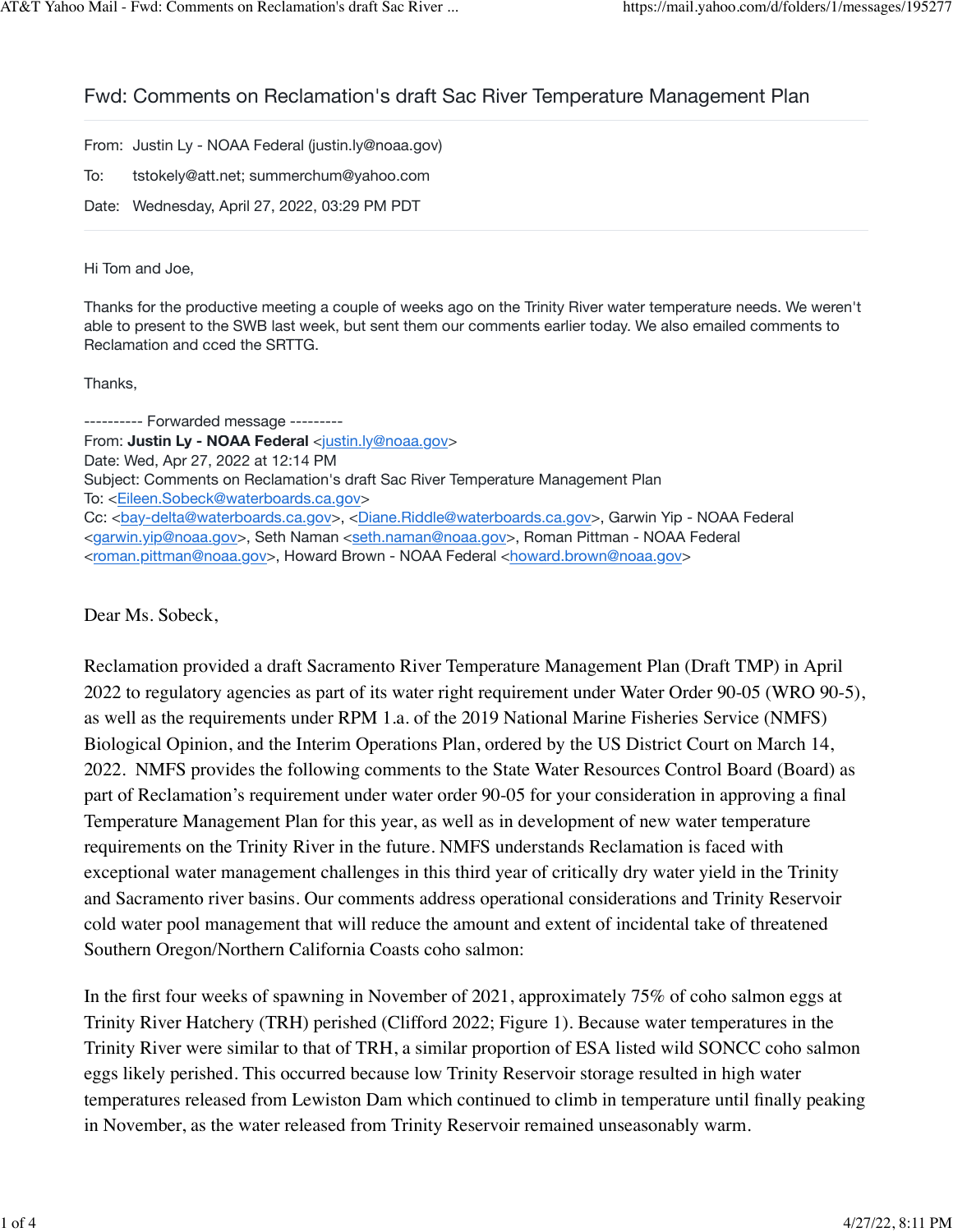Water temperatures in the Trinity River are known to be problematic when Trinity Reservoir reaches storages less than 1.2 MAF (million acre feet), as the main outlet begins to entrain warmer waters in the water column (Asarian et al. in prep). Projected Trinity Reservoir end-of-September (EOS) storage in 2022 will be less than 500 TAF (thousand acre feet), which is at least 250 TAF less than 2021 (EOS 750 TAF). In addition, Reclamation's draft plan includes the diversion of 91 TAF after October 1 2022 (Attachment 1 in the draft TMP). Complete loss of cold water less than 50°F may occur, and mortality of coho salmon could be even greater than 2021 this coming fall.

While Reclamation's Draft TMP for Water Year 2022 outlines several goals for the Sacramento River as it relates to compliance with WRO 90-5, the Draft TMP makes no mention of meeting the water temperature objectives in the Trinity River in order to comply with WRO 90-5. Reclamation's draft plan results in a Lewiston release temperature of 56.9°F in October from Lewiston Dam (Attachment 2 in the plan), which would exceed the Board's 56°F degree objective even without any downstream warming at both Douglas City and above the North Fork Trinity River (Figure 2).

WRO 90-5 states that "Permittee shall not operate its Trinity River Division for water temperature control on the Sacramento River in such a manner as to adversely affect salmonid spawning and egg incubation in the Trinity River…." Please note that Reclamation is already using the Trinity River for water temperature control on the Sacramento, despite the model results indicating it will not meet the 90-05 criteria for the Trinity River.

Therefore, we provide the following recommendations:

- We ask that the Board ensure the protection of the limited Trinity Reservoir cold water pool for salmon spawning success this fall, as provided in WRO 90-5.
- We recommend the Board require Reclamation to significantly curtail all diversions to the Central Valley until at which time in water year 2023, it can be determined that the Trinity Reservoir will recover to a projected EOS storage of at least 1.2 MAF in 2023.
- We recommend that the auxiliary outlet for Trinity Reservoir be used only following coordination with Trinity River basin stakeholder, managers, and Tribes. Unless significant impacts to Trinity River adult Chinook salmon are expected or observed in September and October of 2022, the auxiliary outlet should only be used after November 1 to reduce take of ESA listed coho salmon adults and eggs.
- WRO 90-5's water temperature criteria for 56°F at the Douglas City Bridge between Sept 15 and Oct 1 and at the confluence of the North Fork Trinity River between Oct 1 and Dec 31 are not sufficiently cold to prevent mortality of Chinook salmon and coho salmon eggs in the Trinity River. Therefore, NMFS recommends Reclamation meet water temperatures of 53.5°F (12°C) daily max and 50°F (10°C) daily average, or less after November 1.
- Finally, we recommend that the Board begin work to condition Reclamation's water right permit to include new water temperature requirements for the protection of all adult salmonids and their embryo on the Trinity River, including ESA listed SONCC coho salmon.

Thank you.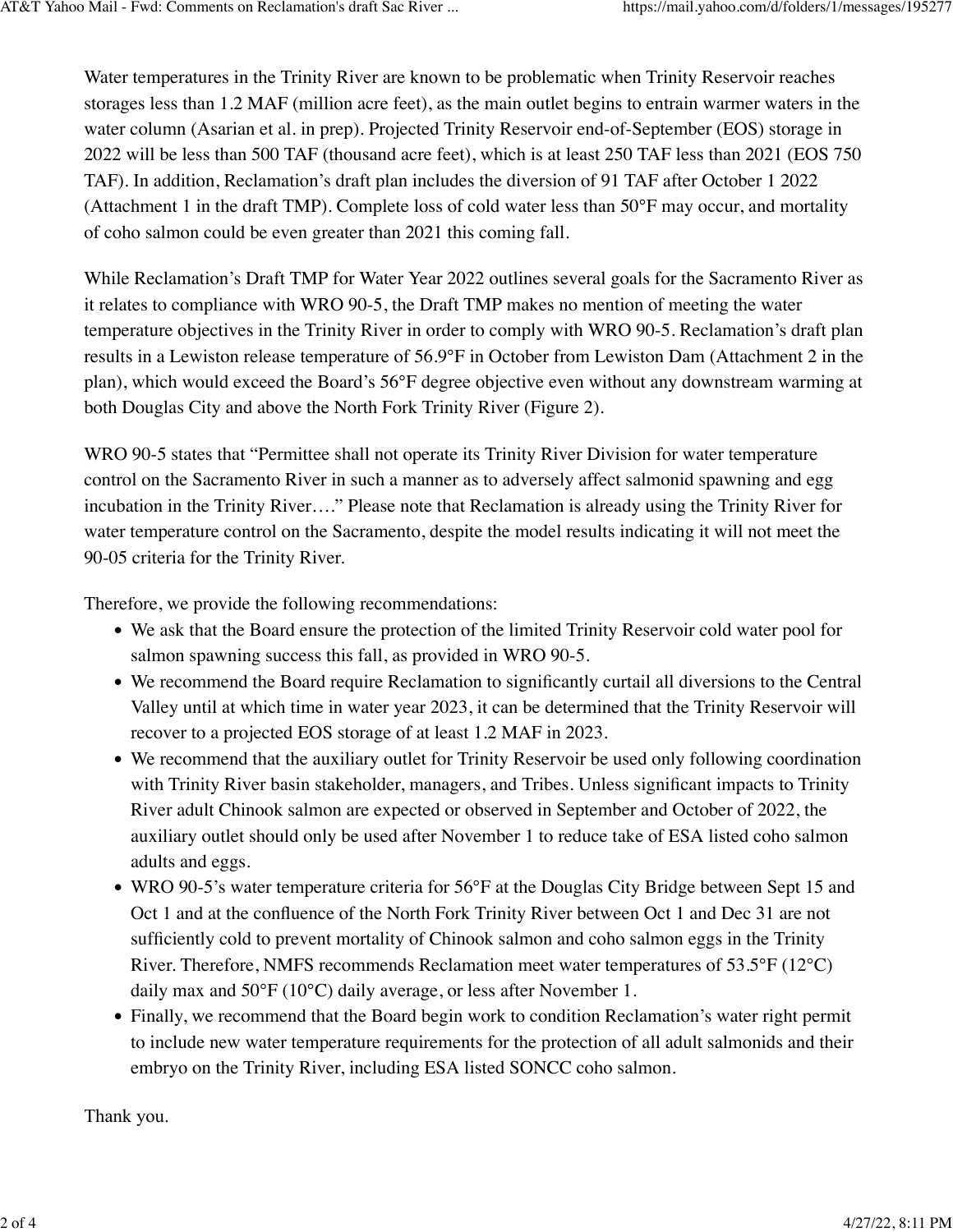

Figure 1. Coho salmon egg survival and Trinity River Hatchery water temperatures, 2021 (Clifford 2022)



Figure 2. Projected Trinity River water temperatures at Lewiston (Reclamation 2022).

## **References:**

Asarian, J.E., K. De Juilio, D. Gaeuman, S. Naman, and T. Buxton. In prep. Synthesizing 87 years of